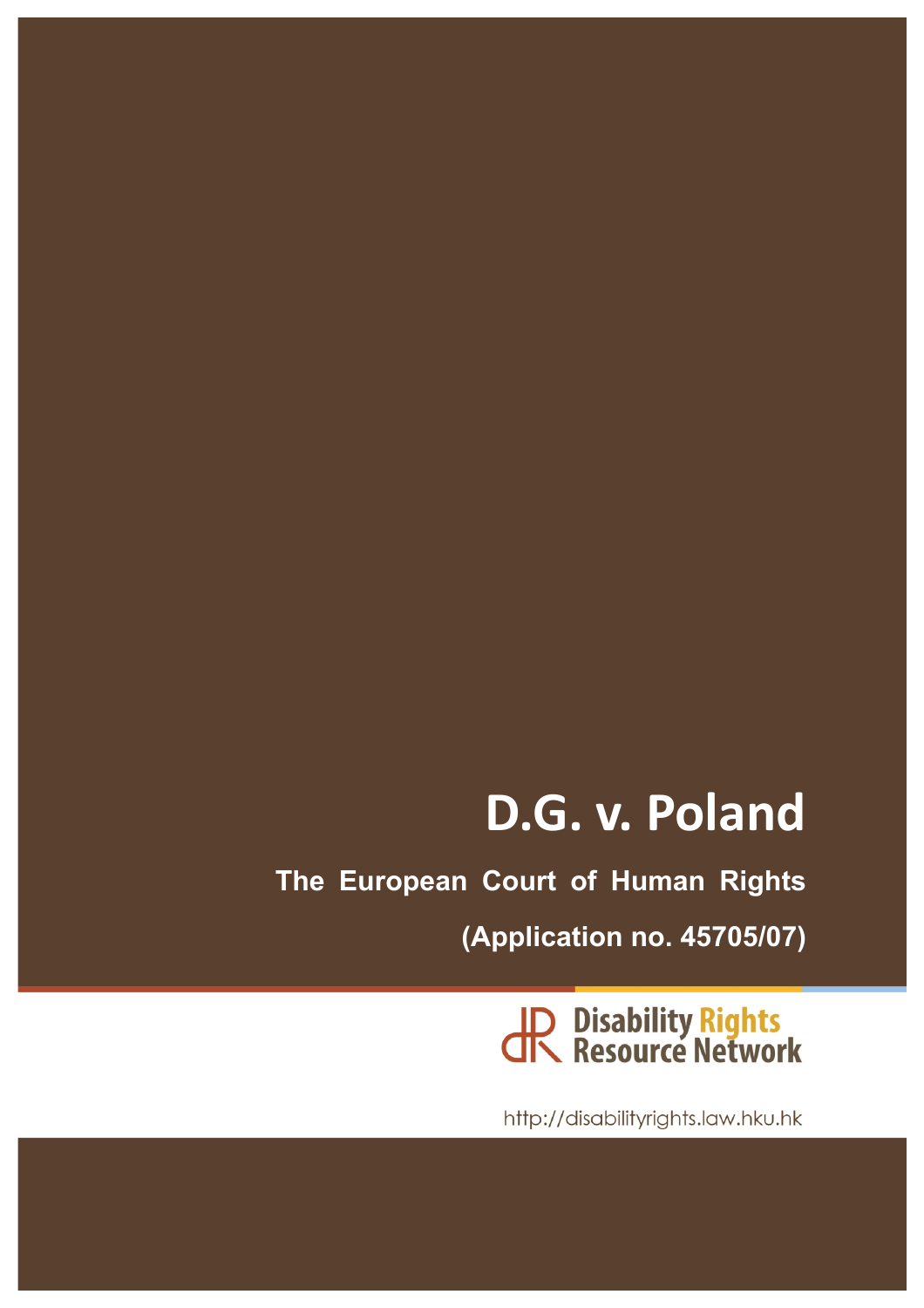#### D.G. v. Poland





## **Quick Facts**

Applicant: D.G.

#### **Member State: Poland**

**Court:** European Court of Human Rights

#### **Date Decided: 22 January 2013**

**Issue:** Whether the treatment of the applicant while in detention, in particular overcrowding conditions, the lack of daily facilities easily accessible to the physically disabled, and insufficient medical care, was incompatible with his physical challenges, including paraplegia and other newly-developed ailments, and thus violated the right not to "be subjected to torture or to inhuman or degrading treatment or punishment"

under Article 3 of the European Convention on Human Rights.

**Case Synopsis:** The applicant, a paraplegic individual who is confined to a wheelchair, was sentenced to 8 years of imprisonment. He complained that during his three terms of detention, prison conditions were not adequate to accommodate his state of health. In particular, he alleged that the prison facilities were not adapted to wheelchair use, incontinent pads were not sufficiently supplied, and the cell was overcrowded and dirty. The applicant claimed that these conditions subjected him to inhuman treatment or punishment under Article 3 of the Convention.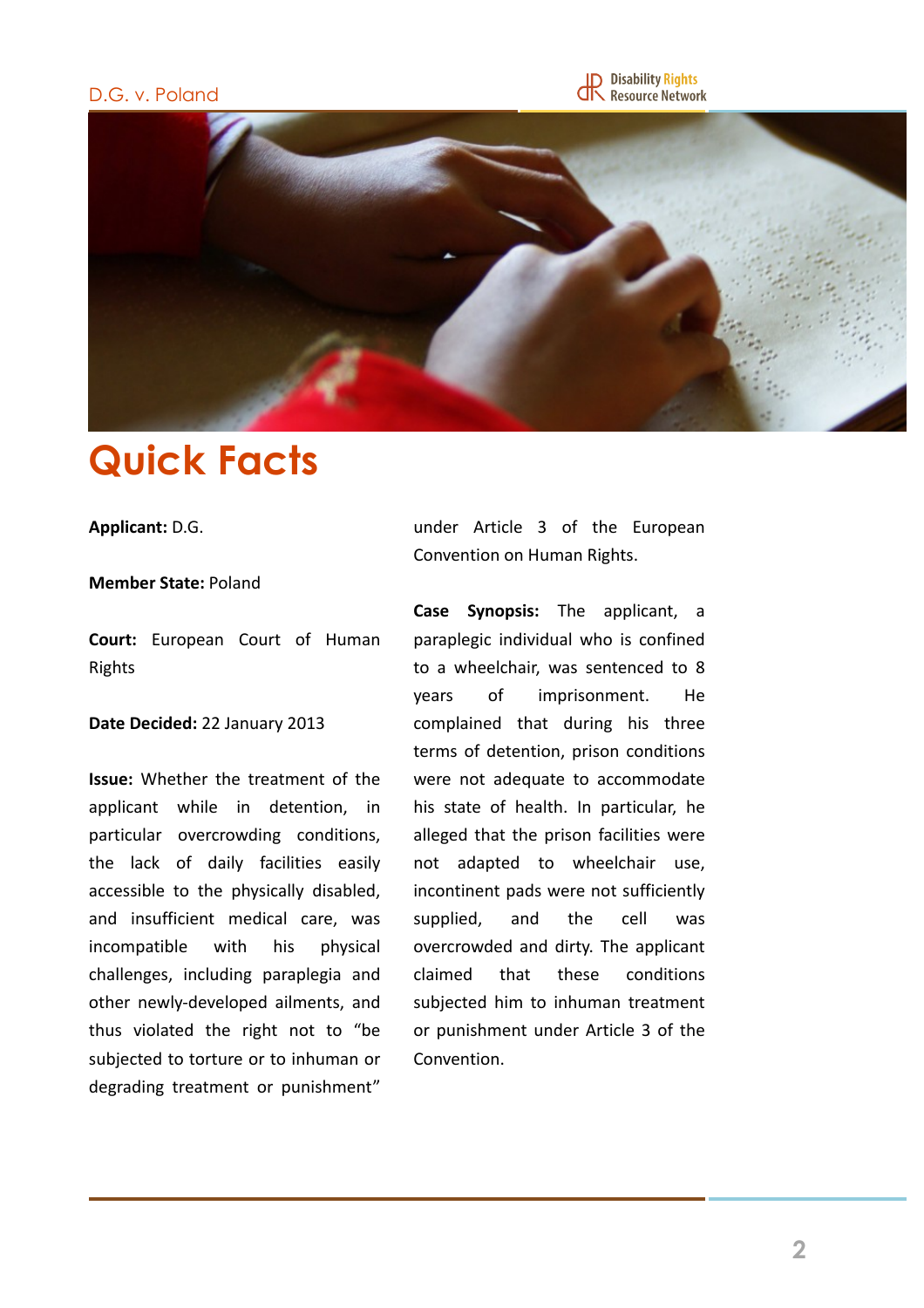### **Procedural Background**

The application was submitted to the Court on 20 September 2007; this was communicated to the Polish Government on 23 January 2012. The Court also unanimously declared the complaint of the compatibility of the applicant's health with the material conditions of detention and quality of care admissible, while the remainder of the application was declared inadmissible.

## **Case Summary**

During the applicant's three terms of detention - in January and February 2001, from September 2003 to May 2004 and from September 2005 to June 2008 – the applicant had been transferred between Siedlce Prison and Warszawa-Mokotow Remand Centre. The applicant alleged that the conditions of the prison were not adapted to prisoners with disabilities mainly regarding the accessibility of facilities, such as the complications of using wheelchairs, and the insufficient supply of incontinent pads. Also, the applicant claimed not to have received adequate medical care for the new ailments he developed due to the conditions of the prison.

The court found that the applicant's independence was affected by the fact that the facilities in Siedlce Prison were not adapted for persons in wheelchairs. There were no special arrangements made to alleviate the hardships. The sanitary conditions were found to be inappropriate. For a certain period, the applicant was not allowed to have daily showers even when suffering from incontinence. For the whole time the applicant needed the help from his fellow untrained inmates which gave anxiety to the applicant and put him in an inferior position.

The applicant had to undertake a dangerous manoeuvre to access his bunk. Heaving up from the wheelchair made him fall once and the applicant was sent to the hospital. The court also found that he was put in cells with multiple occupants, and these overcrowded cells were shared with smokers, which was against the doctor's explicit advice that he be placed in a single-occupancy cell. Besides, the applicant had restricted access to showers and he was unable to do independent rehabilitation exercises and move around in his wheelchair, while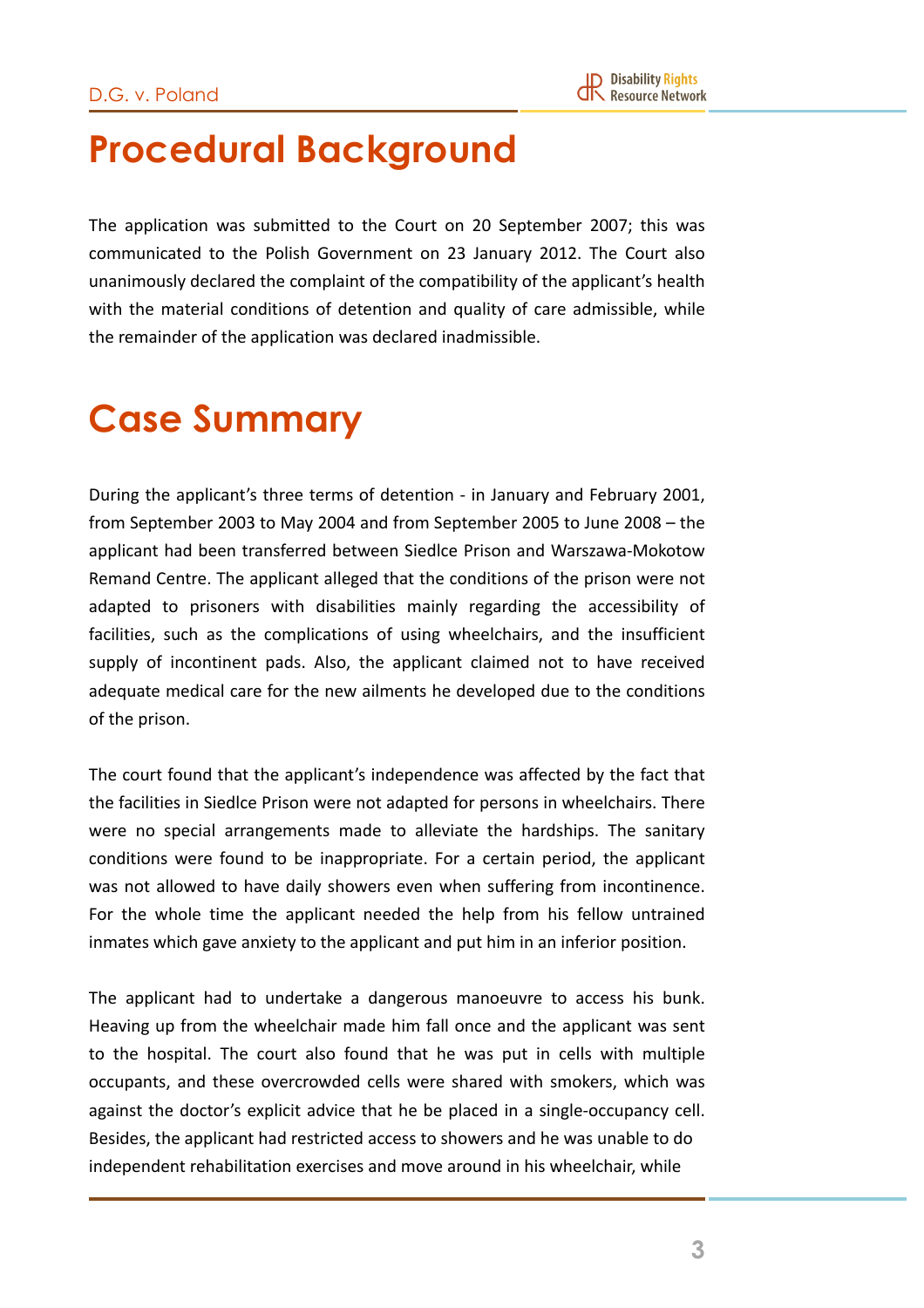the doctor advised otherwise. As for the supplies provided by the prison, the incontinence pads and catheters were either insufficient or sometimes not supplied at all, which worsened his health by giving him new ailments such as bedsores, repeated inflammations of the urethra and acute bacterial infections.

Regarding the adequacy of medical care, several specialists examined the applicant on many occasions. His bedsores, which were incurable, were treated with superficial relief in supportive nature until on March 2007 when he had the chance to remove it. But, the applicant refused to do the surgery at the hospital of Remand Centre, though a laser procedure was eventually performed on April 2007. He also received intravenous antibiotic treatment for the urinary infection on January 2006, and a surgery to remove the bladder stones on April 2007 and another surgery for his spinal disorder on January 2008.

When the health of the applicant deteriorated, the authorities took measures to transfer him to Lodz Prison which was equipped for prisoners with disabilities. He received round-the-clock care from nurses and paramedics and was regularly monitored by specialists and authorities, who treated his bedsores and provided him with physiotherapy. To this regard, the authorities did not act against the requirements of the Convention.

The court held that detaining the applicant was not incompatible with his health condition. However, detaining him for 10 months in a prison unsuitable for persons with physical disabilities and not making enough efforts to reasonably accommodate his special needs was incompatible, which falls below the standard required under Article 3 of the Convention.

# **Context**

The case concerns a country-specific issue in Poland, where prisoners with disabilities were notoriously subjected to great distress and hardship in terms of accessibility to facilities in prison. This is a recent case that follows the court's case law, such as *Price v UK* and *Vincent v France* (full judgment available only in French). It consolidates the legal framework of disability rights in Europe in that the link between the failure to provide reasonable accommodation and inhuman treatment depends on the context of treatment and individual circumstances.